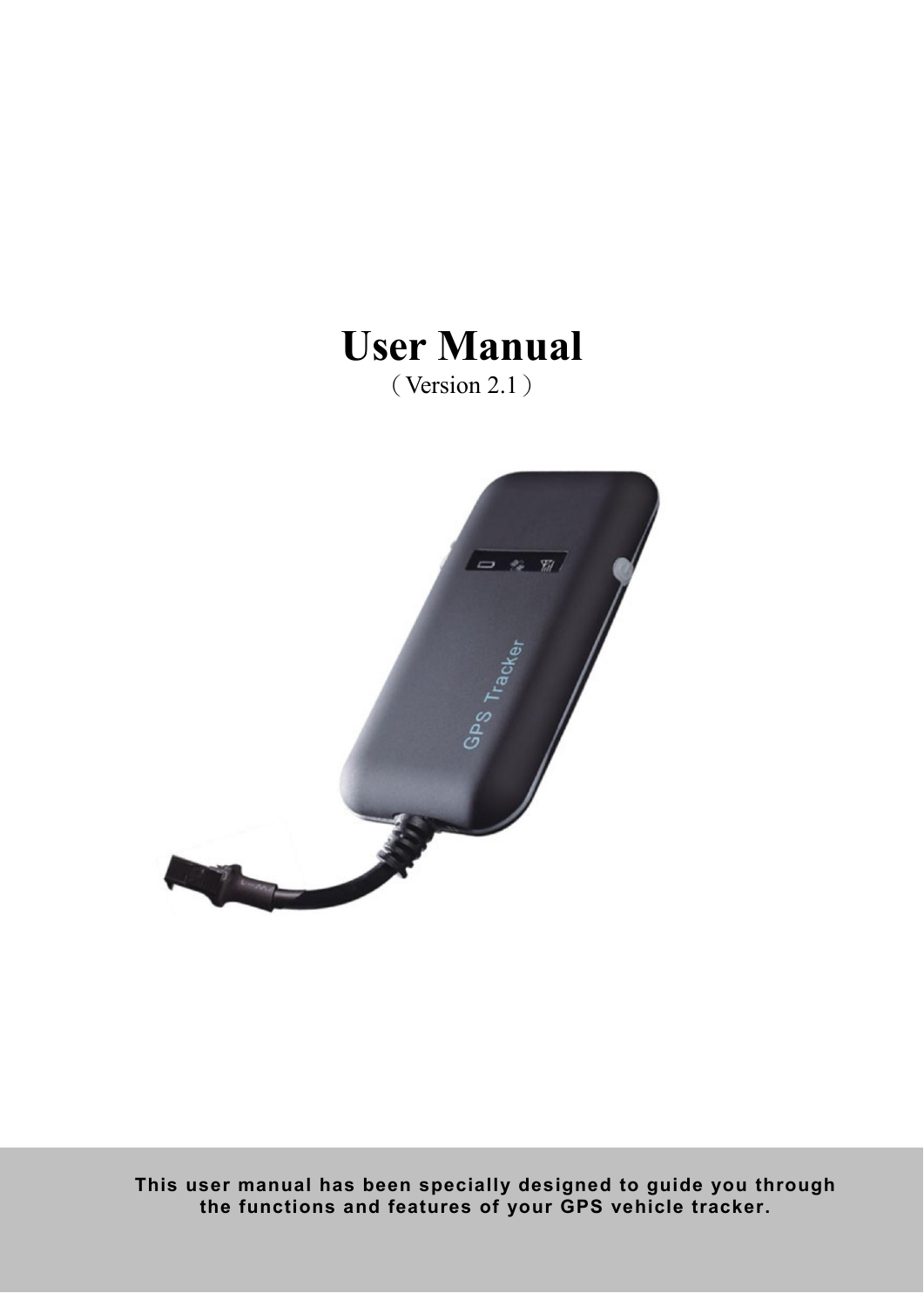

Charging cable (Standard)



## 2. Specification

| Dimension                          | $90(L)$ x 45(W) x 13.5(H) mm               |
|------------------------------------|--------------------------------------------|
| Weight                             | 45g                                        |
| <b>Operation Temperature</b>       | $-30^{\circ}\text{C} - 70^{\circ}\text{C}$ |
| <b>Operation Voltage</b>           | $9-36vDC$                                  |
| Humidity                           | $20\% - 80\%$                              |
| <b>GSM</b> Frequencies             | 850/900/1800/1900 MHz                      |
| <b>GPRS</b>                        | Class 12                                   |
| <b>GPS</b> Sensitivity             | $-159dBm$                                  |
| <b>Acquisition Sensitivity</b>     | $-144dBm$                                  |
| Position Accuracy                  | 10 <sub>m</sub>                            |
|                                    | Cold Start: $<$ 38s                        |
| <b>TTFF</b><br>$\Omega$ (Open Sky) | Warm Start: $<$ 32s                        |
|                                    | Hot Start: $<$ 2s                          |
| <b>GSM/GPS</b> Antenna             | Built-in design                            |
| <b>LED</b> Indicator               | GSM-green, GPS-blue, Power-red             |
| Data Transmit                      | TCP, SMS                                   |
| Non-movement Detection             | Movement alarm based on built-in 3D        |
|                                    | motion sensor                              |
| Mileage Report                     | Track by time/distance interval            |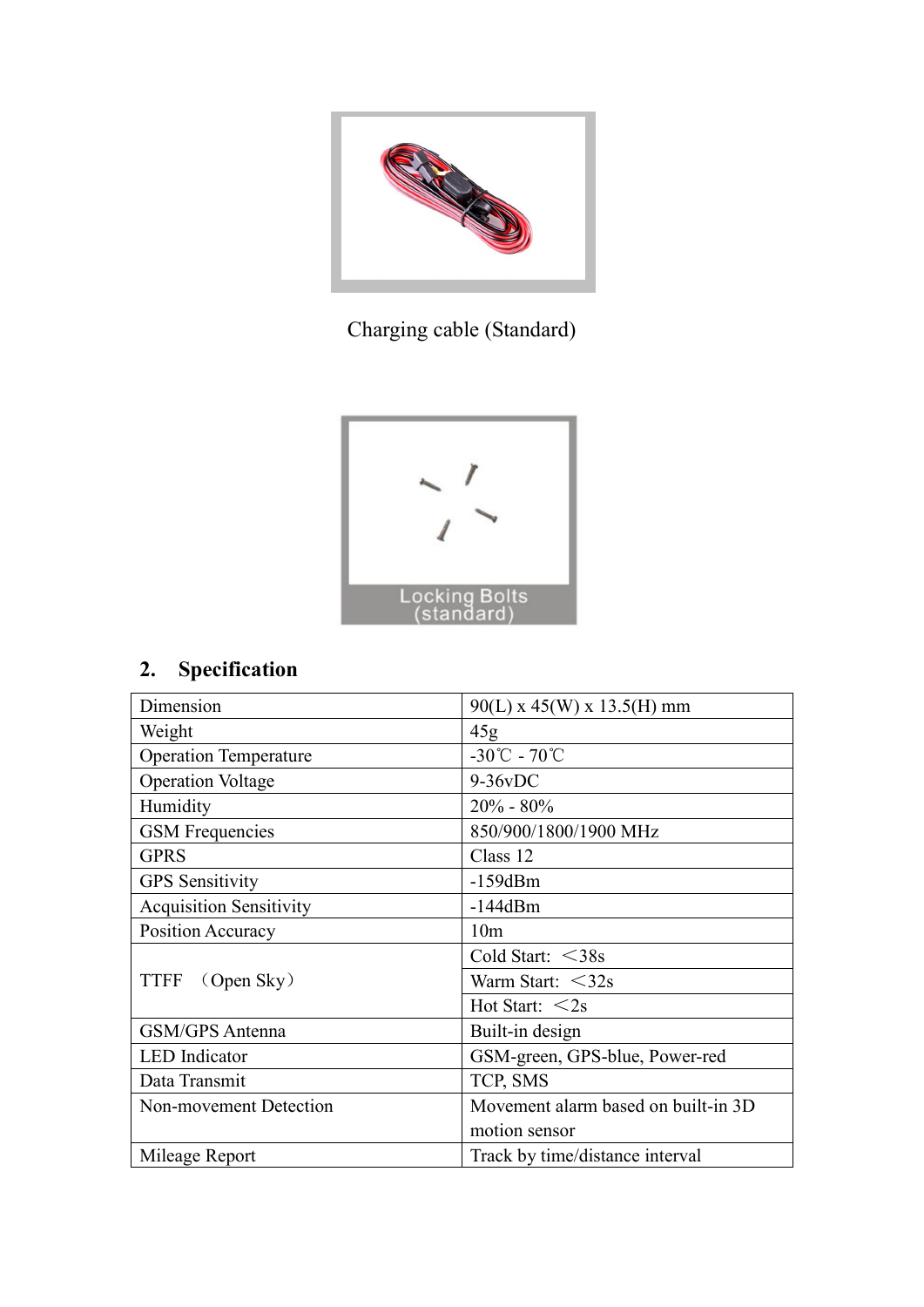### 3. Quick Operation Instructions

Change APN parameter by sending SMS "APN,666666,APN name#" and "SERVER,666666,1,www.gptrack.net,8821,0# "to the device.

3.1 Locate current position by GPRS/SMS

3.2 GPS tracking platform:

3.3 Track by time interval via GPRS

Send SMS "TIMER, 666666, time(second)#" to device. 10s in minimum

while  $18000s(5 hours)$  in maximum.

3.4 Change password

The default password is 666666. Send SMS "PASSWORD,old password

 $(6 \text{ numbers})$ , new password  $(6 \text{ numbers})$ #" to the device.

3.5 Real-time Location Tracking via SMS

3.5.1 Send SMS "WHERE,666666#" to the device, you will get the current location of the device.

3.5.2 Send SMS "URL,666666#" to the device, you will get the URL of the current location by maps.google.com.

### 4. My Device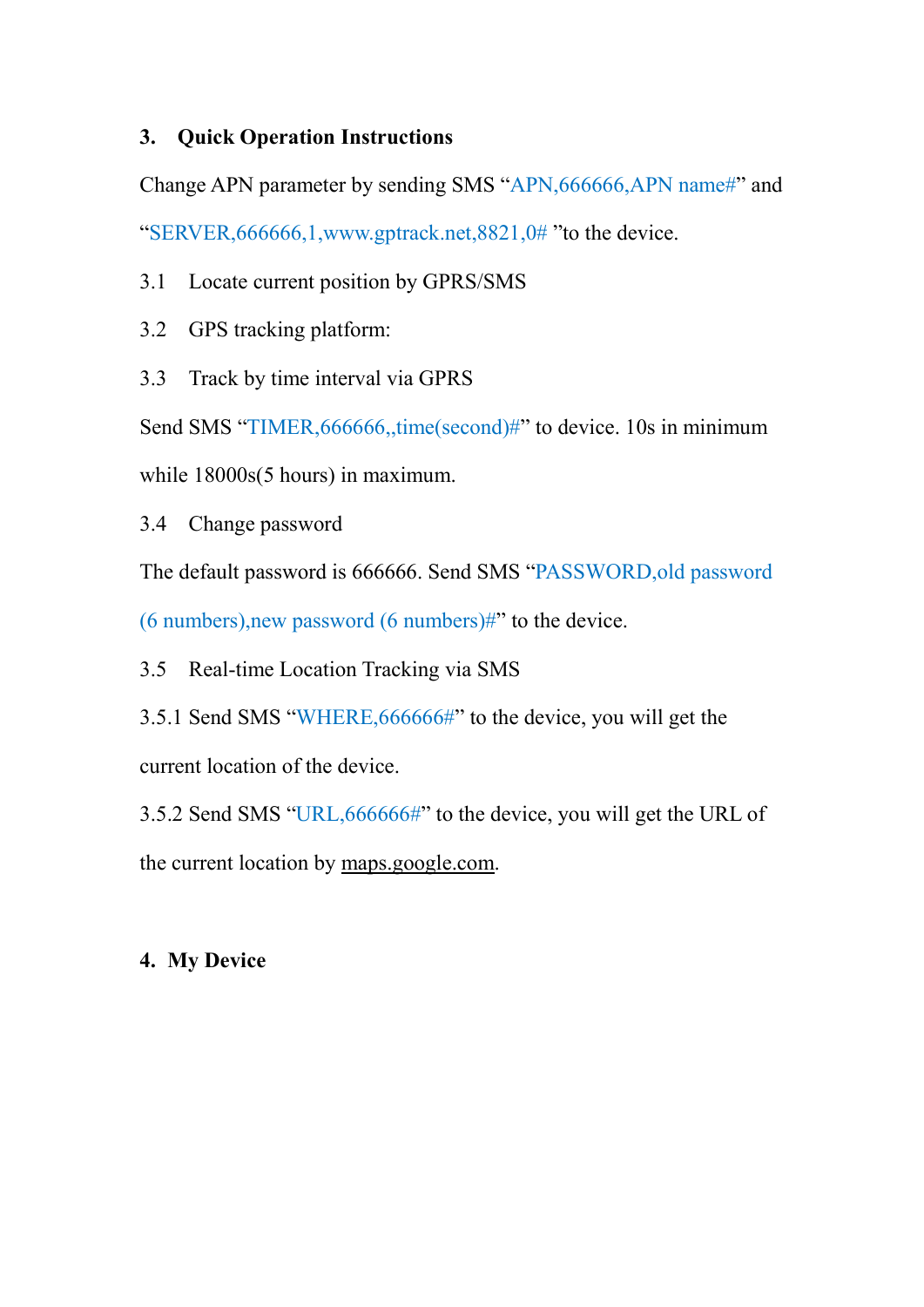

### 5. LED Indications

| <b>GPS LED Indicator</b> |                            |
|--------------------------|----------------------------|
| Flashing (1s on, 1s off) | Searching GPS signal       |
| Continuously bright      | GPS fix                    |
| Continuously dark        | No GPS fix or initializing |

| <b>GSM LED Indicator</b> |                               |
|--------------------------|-------------------------------|
| Quick flashing           | <b>GSM</b> initializing       |
| Continuously bright      | Connected to Server Sucessful |
| Continuously dark        | No GSM signal                 |

| <b>Power Status</b> |                      |  |
|---------------------|----------------------|--|
| Flashing            | Power on             |  |
| Continuously bright | Not working properly |  |
| Continuously dark   | Power off            |  |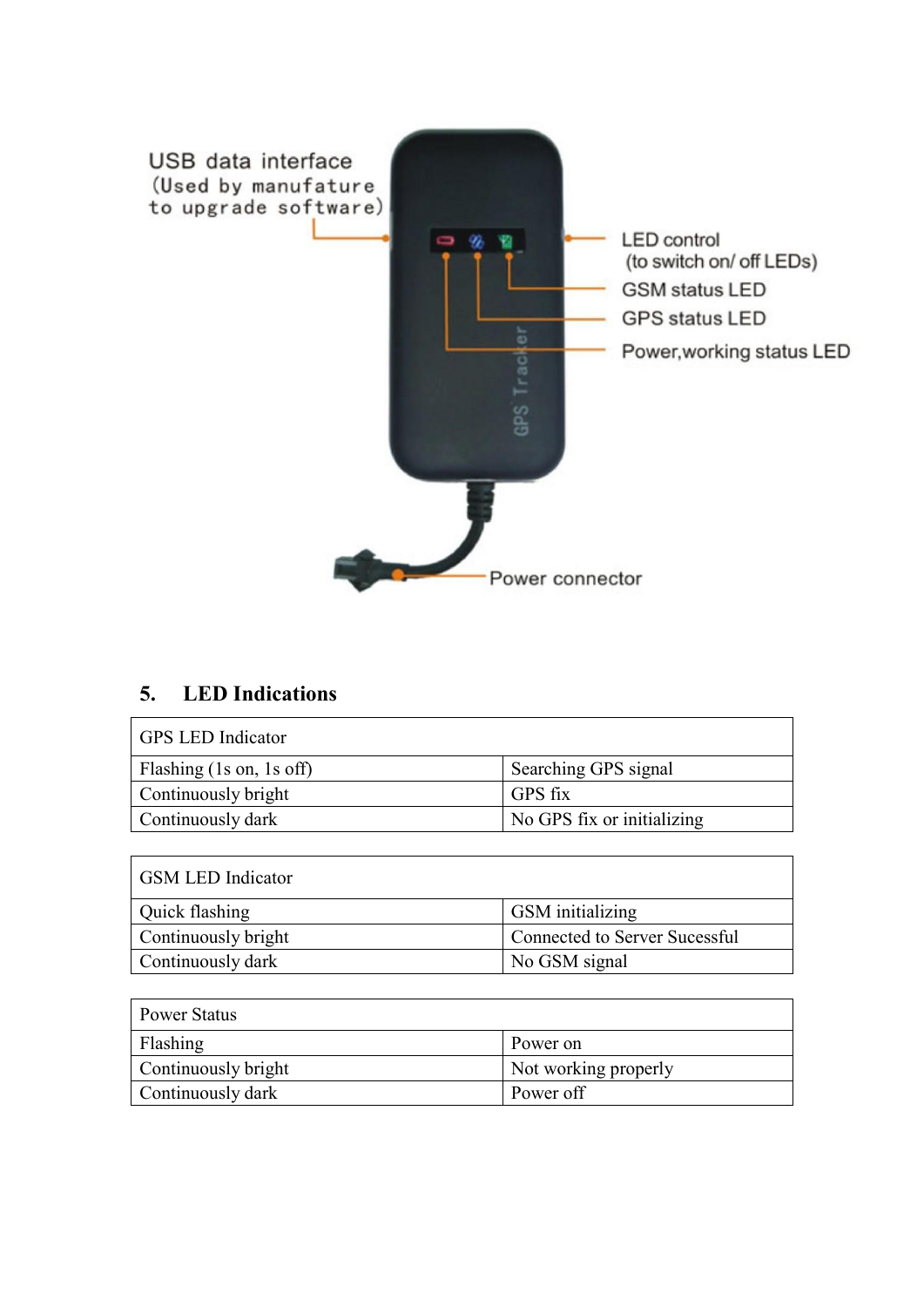### 6.Method of installation

6.1 Preparation before installation

1)Open the packing box to check whether the type of device is correct and whether the accessories are included.

2)This product is a high-tech electronic device, installation should be undertaken by a professional.

3)Please follow the following procedures to install your GT02A.During installation, there should be no power to the device.

6.2 Installing SIM card: each GT02A need to insert a GSM SIM card. The SIM card used should be enabled for GPRS.

- 1) Testing SIM card: to test SIM card, please install it into a normal GSM mobile and ensure it can send and receive SMS, and enables for GPRS.
- 2) Installing SIM card:Remove the upper cover of device,insert SIM card as shown then replace cover,lock the Shell With 3 bolts.



6.3 Selecting installation place and fixing it.There are two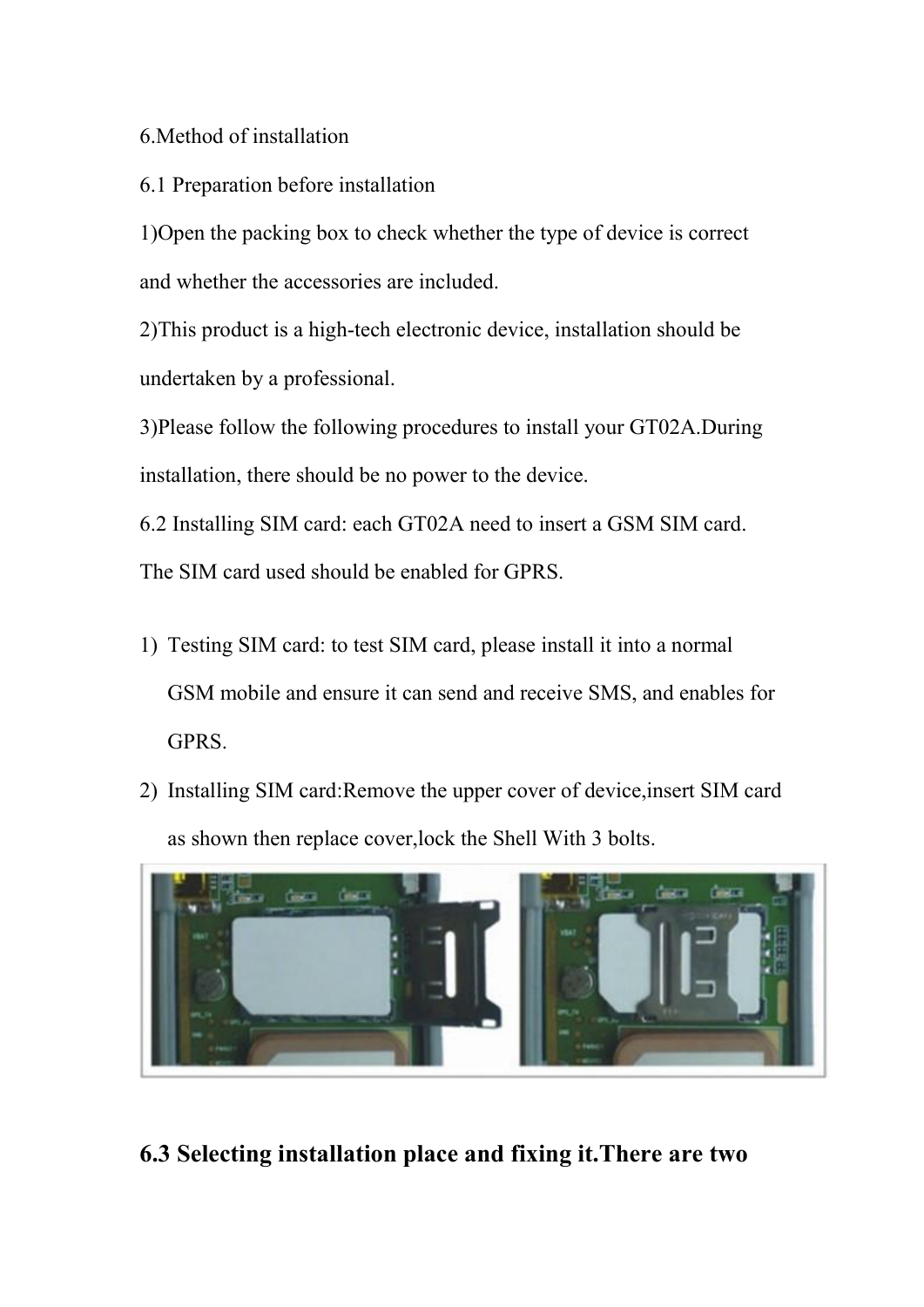### kinds of installation: covert and non covert.

If you need the covert installation, please refer installation to an auto electrical contractor.

Note:

- 1) To prevent theft of the GT02A,the device should be installed as covertly as possible.
- 2) Avoid placing the GT02A close to higher power electrical devices, such as reversing radar, anti-theft device or other vehicle communication equipment.
- 3) The GT02A should be fixed into position with cable ties or wide double-side tape.

4)Your device has built-in GSM antenna and GPS antenna. During installation, please make sure the receiving side face is up, with no metal object above the device to interfere with GPS reception. The following places are suggested for installation:



- Under the dash board below the front windshield;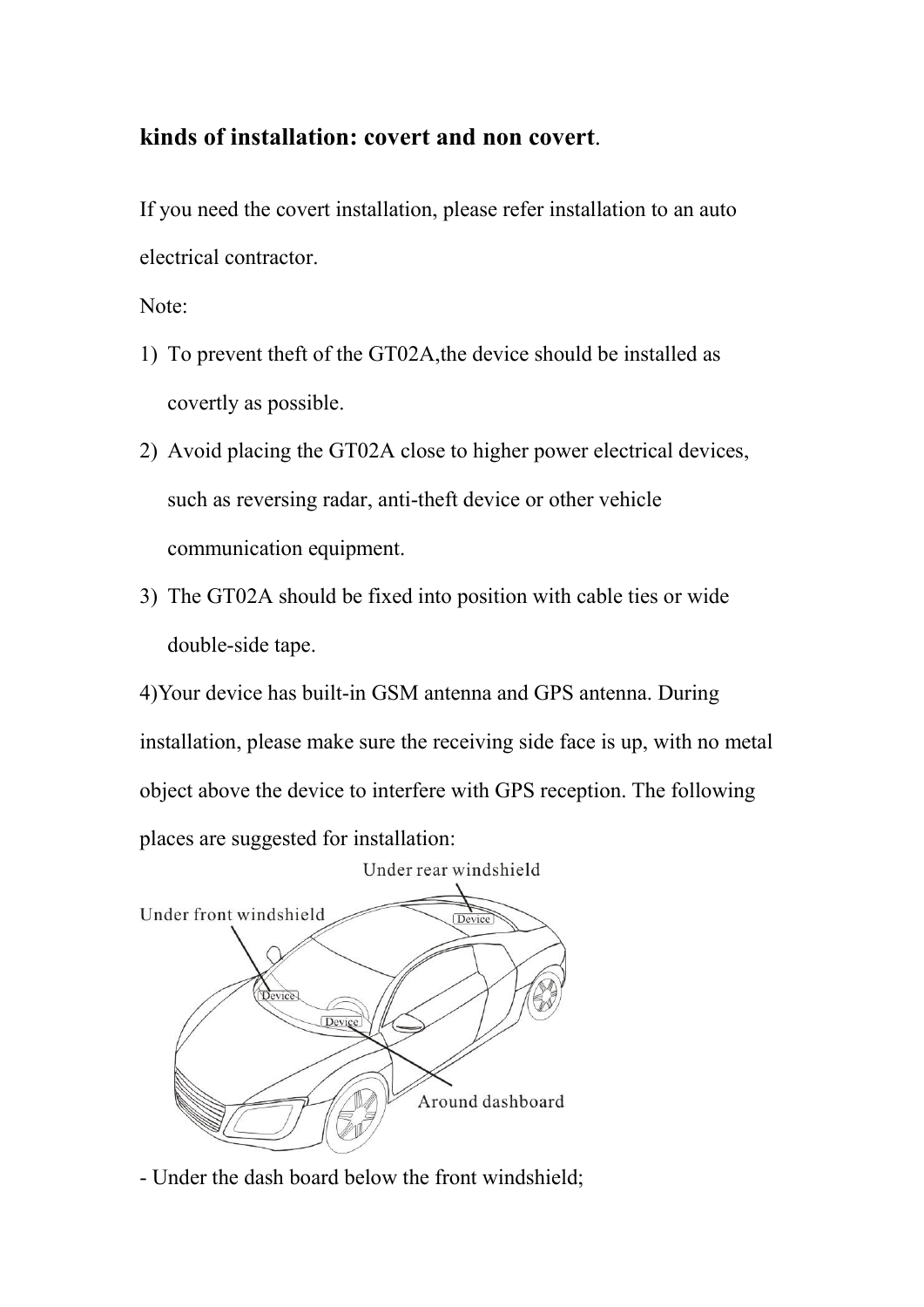- In the parcel shelf in the rear;

- In the front bumper( non-material face), please ensure the device cannot get wet;

- Under the wiper version (non-metal), please ensure the device cannot get wet;

Notice: If the windshield is pasted with metal thermal-protective coating, it may affect the performance of the device. In this case, please change the installation place after consulting the professional.

5)Non Covert Installation,

Firstly fix the device on the dash board below windshield.

#### 7. Cautions of device wiring

7.1 The standard voltage is 9V-36V, the red wire is the positive, the black wire is the negative.

7.2 Please connect the black wire to ground.

7.3 After connecting the power cord, run the power cord plug to the device. After installation, supply power to device.

7.4 Covert installation: car battery cord is standard, with 2A FUSE for short-circuit over current protection.

7.5 Non covert installation: cigar lighter cord is optional, with 2A FUSE for short-circuit over current protection. Please contact your dealer if this mode is needed.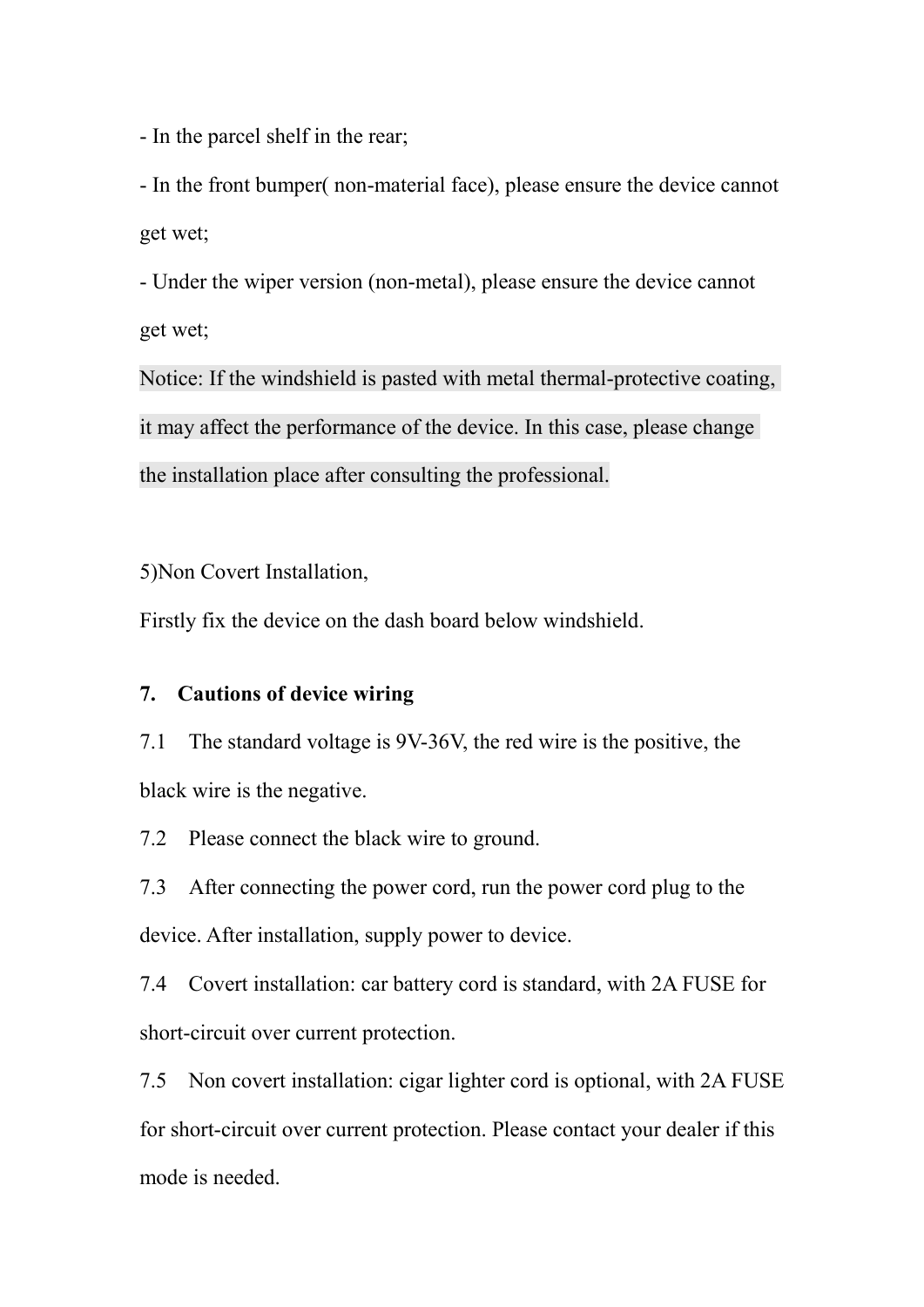#### 8. Power on/ off

8.1 The device will power on automatically when connected to power. During normal operation, red power LED flashes, while blue GPS LED and green GSM LED keep lighting. During signal searching process, GPS or GSM LED will flash. If there is no light presenting on LEDs, the device is not working normally.installation, please make sure the receiving side face is up, with no metal object above the device to interfere with GPS reception. The following places are suggested for installation:

8.2 The device will power off after power is disconnected.

#### 9. Side key function

At normal-work indication status, press the side key, all the three LEDs will extinguish and then the device will enter covert working mode. Press the key again, the three LEDs will go back to normal-work indication status.

#### 10. Troubleshooting

10.1 If GPS can not receive the signals normally, please drive to the open areas for positioning. Generally, it needs 1-2 minutes to receive the first coordinates. If the data can not be received after 2-3 minutes, please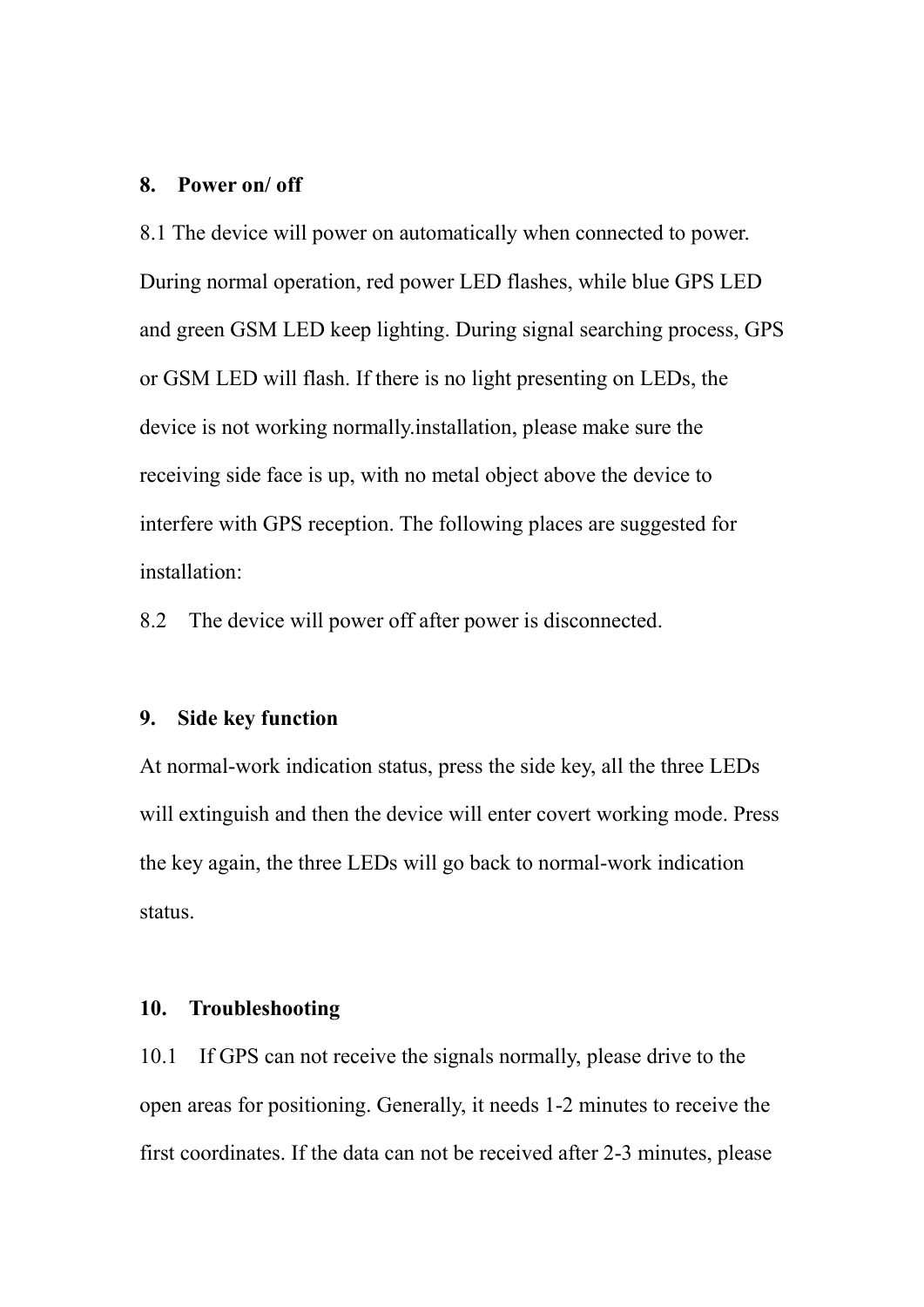check the installation position of the device, making sure it is not being shielded by any metal.

10.2 If GSM can not receive the signals normally, please check whether SIM card is installed correctly or there is no GSM signal at the current location , such as a basement parking, please drive to a place covered by GSM signal.

10.3 If the red LED does not work when power is connected, check whether the fuse is blown. If so, please replace the fuse.

10.4 If the three LEDs do not turn on when power up, press the down side key, if the three LEDs recover normally, the device is working normally.

10.5 If you have enabled the web based tracking application, and the device displays off-line on the platform, please check 3 LEDs status indicators first. You can check the status of the SIM card when you are in an inconvenient situation. Please refer to the following steps:

1)Call the device to check whether you can get through.

2)Check whether the SIM card supports GPRS and a local APN.

3)Check the GSM/GPS reception area.

4)Check whether there is enough credit on the SIM card.

5)Check if the connector and terminal is loose or the fuse has blown out.